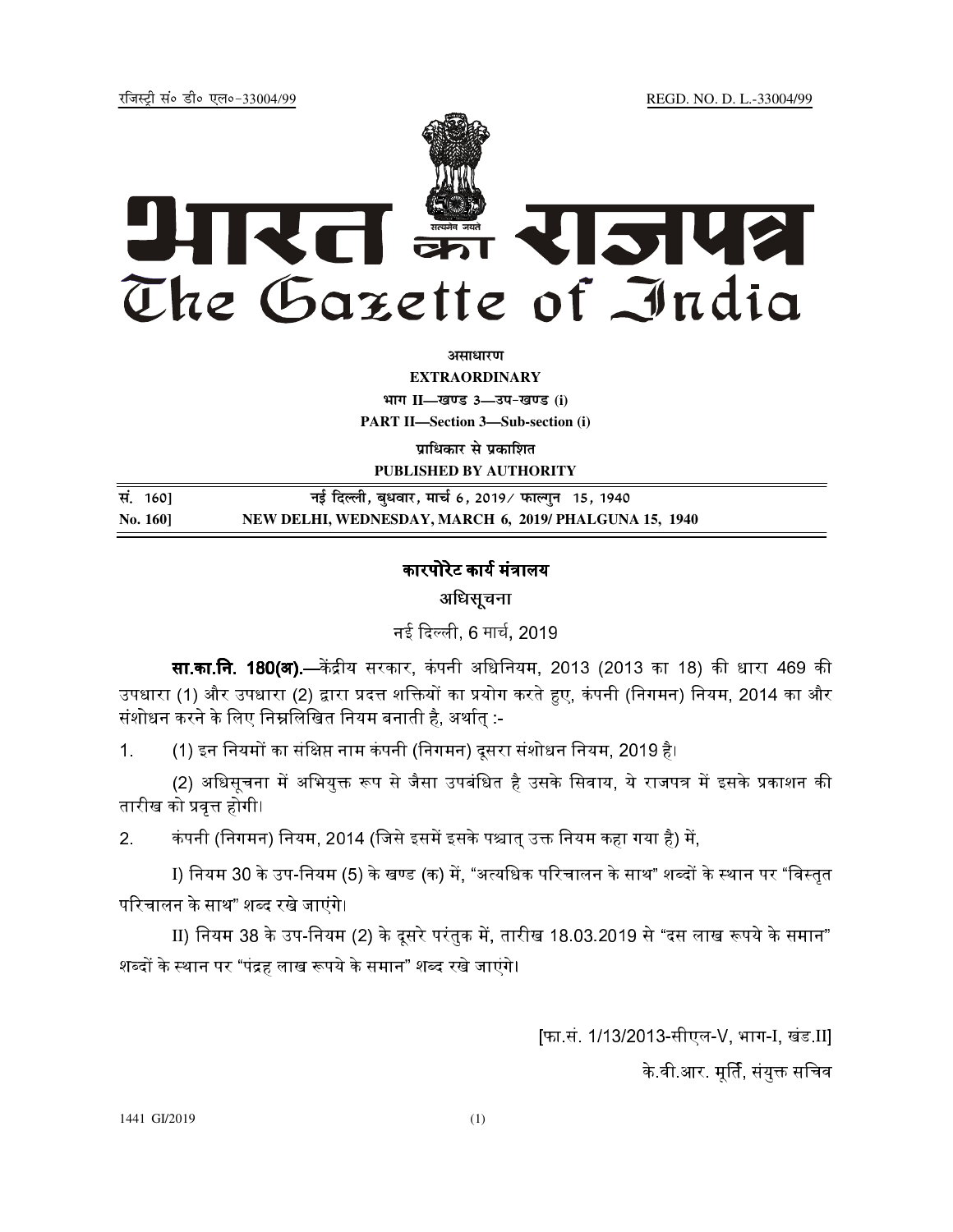**टिप्पण** : मूल नियम भारत के राजपत्र, असाधारण, भाग-II, खंड 3, उपखंड (i) में तारीख 31 मार्च, 2014 को सा.का.नि. संख्या 250(अ) के द्वारा प्रकाशित किए गए थे और निम्नलिखित अधिसचनाओं द्वारा इसमें पश्चातवर्ती संशोधन किए गए $\,$  :-

| क्रम           | अधिसूचना संख्या       | अधिसूचना की तारीख |
|----------------|-----------------------|-------------------|
| संख्या         |                       |                   |
| 1.             | सा का नि. 349(अ)      | 01-05-2015        |
|                |                       |                   |
|                | सा.का.नि. 442(अ)      | 29-05-2015        |
| 2 <sup>1</sup> |                       |                   |
|                |                       |                   |
| 3 <sub>1</sub> | सा का नि. 99(अ)       | 22-01-2016        |
|                |                       |                   |
|                |                       |                   |
| 4.             | सा का नि. 336(अ)      | 23-03-2016        |
|                |                       |                   |
| 5.             | —<br>सा.का.नि. 743(अ) | 27-07-2016        |
|                |                       |                   |
|                |                       |                   |
| 6.             | सा.का.नि. 936(अ)      | 01-10-2016        |
|                |                       |                   |
|                |                       | 29-12-2016        |
| 7 <sup>1</sup> | सा.का.नि. 1184(अ)     |                   |
|                |                       |                   |
| 8.             | सा.का.नि. 70(अ)       | 25-01-2017        |
|                |                       |                   |
|                |                       |                   |
| 9.             | सा.का.नि. 955(अ)      | 27-07-2017        |
|                |                       |                   |
| 10.            | सा का नि. 49(अ)       | 20-01-2018        |
|                |                       |                   |
|                |                       |                   |
| 11.            | सा का नि. 284(अ)      | 23-03-2018        |
|                |                       |                   |
|                | सा.का.नि. 708(अ)      | 27-07-2018        |
| 12.            |                       |                   |
|                |                       |                   |
| 13.            | सा.का.नि. 1219(अ)     | 18-12-2018        |
|                |                       |                   |
|                |                       |                   |
| 14.            | सा का नि. 144(अ)      | 21-02-2019        |
|                |                       |                   |